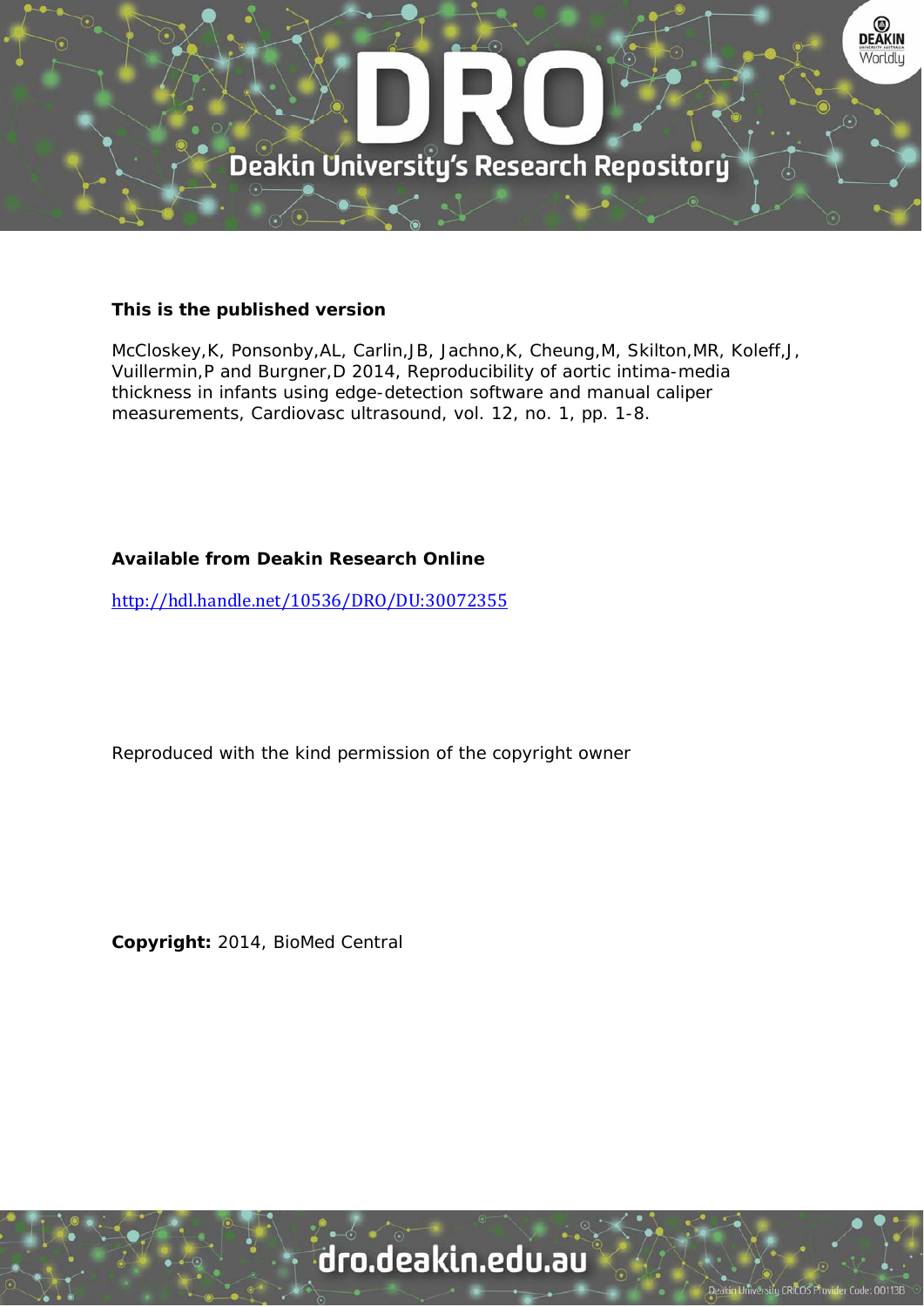# **RESEARCH CHINESE ARCH CHINESE ARCH CHINESE ARCH <b>CHINESE ARCH**



# Reproducibility of aortic intima-media thickness in infants using edge-detection software and manual caliper measurements

Kate McCloskey<sup>1,2,3</sup>, Anne-Louise Ponsonby<sup>1,3†</sup>, John B Carlin<sup>1</sup>, Kim Jachno<sup>1</sup>, Michael Cheung<sup>1,3</sup>, Michael R Skilton<sup>5</sup> , Jane Koleff<sup>1</sup>, Peter Vuillermin<sup>1,2,4\*†</sup>, David Burgner<sup>1,3†</sup> and on behalf of the Barwon Infant Study investigator group

### Abstract

**Background:** Aortic intima-media thickness measured by transabdominal ultrasound (aIMT) is an intermediate phenotype of cardiovascular risk. We aimed to (1) investigate the reproducibility of aIMT in a population-derived cohort of infants; (2) establish the distribution of aIMT in early infancy; (3) compare measurement by edge-detection software to that by manual sonographic calipers; and (4) assess the effect of individual and environmental variables on image quality.

Methods: Participants were term infants recruited to a population-derived birth cohort study. Transabdominal ultrasound was performed at six weeks of age by one of two trained operators. Thirty participants had ultrasounds performed by both operators on the same day. Data were collected on environmental (infant sleeping, presence of a sibling, use of sucrose, timing during study visit) and individual (post-conception age, weight, gender) variables. Two readers assessed image quality and measured aIMT by edge-detection software and a subset by manual sonographic calipers. Measurements were repeated by the same reader and between readers to obtain intra-observer and inter-observer reliability.

Results: Aortic IMT was measured successfully using edge-detection in 814 infants, and 290 of these infants also had aIMT measured using manual sonographic calipers. The intra-reader intra-class correlation (ICC) (n = 20) was 0.90 (95% CI 0.76, 0.96), mean difference 1.5 μm (95% LOA −39, 59). The between reader ICC using edge-detection (n = 20) was 0.92 (95% CI 0.82, 0.97) mean difference 2 μm (95% LOA −45.0, 49.0) and with manual caliper measurement (n = 290) the ICC was 0.84 (95% CI 0.80, 0.87) mean difference 5 μm (95% LOA −51.8, 61.8). Edge-detection measurements were greater than those from manual sonographic calipers (mean aIMT 618 μm (50) versus mean aIMT 563 μm (49) respectively; p < 0.001, mean difference 44 μm, 95% LOA -54, 142). With the exception of infant crying ( $p = 0.001$ ), no associations were observed between individual and environmental variables and image quality.

Conclusion: In a population-derived cohort of term infants, aIMT measurement has a high level of intra and inter-reader reproducibility. Measurement of aIMT using edge-detection software gives higher inter-reader ICC than manual sonographic calipers. Image quality is not substantially affected by individual and environmental factors.

Keywords: Aortic intima-media thickness, Edge-detection software, Newborn, Atherosclerosis, Fetal origins of disease

<sup>1</sup>Murdoch Childrens Research Institute, Royal Children's Hospital, Parkville, Australia

Full list of author information is available at the end of the article



© 2014 McCloskey et al.; licensee BioMed Central Ltd. This is an Open Access article distributed under the terms of the Creative Commons Attribution License (<http://creativecommons.org/licenses/by/4.0>), which permits unrestricted use, distribution, and reproduction in any medium, provided the original work is properly credited. The Creative Commons Public Domain Dedication waiver [\(http://creativecommons.org/publicdomain/zero/1.0/\)](http://creativecommons.org/publicdomain/zero/1.0/) applies to the data made available in this article, unless otherwise stated.

<sup>\*</sup> Correspondence: [peter.vuillermin@deakin.edu.au](mailto:peter.vuillermin@deakin.edu.au) †

Equal contributors

<sup>&</sup>lt;sup>2</sup>Child Health Research Unit, Barwon Health, Geelong, Australia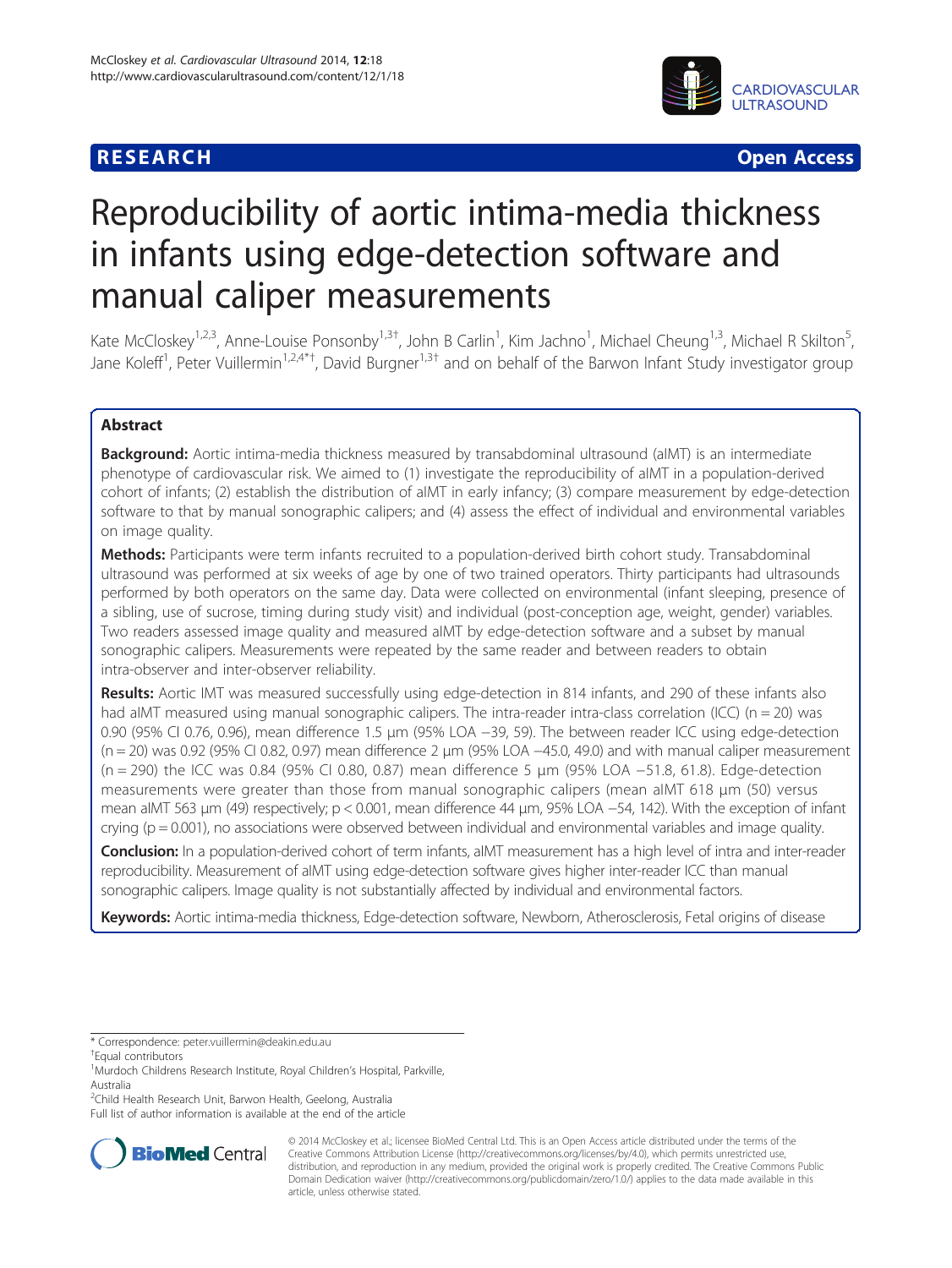#### Introduction

Atherosclerosis, the pathological basis of cardiovascular disease, has its origins in the neonatal period [\[1-3](#page-7-0)]. Research into the fetal origins of adult-onset cardiovascular disease is increasingly using aortic intima-media thickness as measured by trans-abdominal ultrasound (aIMT) as a putative intermediate phenotype of cardiovascular risk [[4\]](#page-7-0). Aortic IMT has shown to be superior to carotid IMT in both feasibility and association with known cardiovascular risk factors [\[5,6](#page-8-0)]. Small exposure-specific studies in newborn infants have reported associations between increased aIMT and cardiovascular risk factors such as intrauterine growth restriction (IUGR), macrosomia, maternal diabetes, maternal hypercholesterolaemia, and maternal smoking [\[7-10](#page-8-0)].

Post mortem studies have shown varying degrees of diffuse intimal thickness present in arteries prone to atherosclerosis from birth [\[1,](#page-7-0)[11,12\]](#page-8-0). Ultrasound measurement of intima-media has strongly correlated with histological thickness vessels prone to atherosclerosis, in particular carotid and coronary arteries [[13,14\]](#page-8-0). The reproducibility of newborn aIMT as measured by abdominal ultrasound has only been established in small, tertiary hospital-based studies using specialist vascular ultrasonographers [\[7,9,10](#page-8-0)]. Reported intra-class correlations (ICC) between ultra-sound readers are high (β = 0.89-0.94) [\[7,8,15,16](#page-8-0)]; the largest reported mean difference between sonographers was 16 μm [[17](#page-8-0)]. These results are encouraging, but their generalisability, especially to population-based studies conducted outside the tertiary setting, is uncertain.

To date the only normative data regarding aIMT during early infancy are from two small studies conducted in term infants on days 1–4 of life. These studies used different inclusion criteria and reported substantial differences in mean values and variation in their aIMT measurements [[15,16](#page-8-0)]. Furthermore, these data are different from the distributions presented in other studies of infants at the same age (1–4 days) that compared specific exposure groups (e.g. IUGR infants) to 'normal' infants as controls [\[7](#page-8-0),[9,10\]](#page-8-0). Published data only pertain to the first few days of life and the distribution of aortic IMT in older infants has not been reported. Given these limitations, it is relevant to establish the distribution of aIMT in a large, population-derived cohort over the first weeks to months of life. To our knowledge there have been no reported data on the effect of environmental and individual variables on image quality in early infancy or childhood.

This study aimed to establish the reproducibility and distribution of aIMT during early infancy in a birth cohort study conducted in a community setting. In addition it aimed to compare the aIMT measures obtained using edge-detection software and manual sonographic calipers and investigate whether image quality is affected by individual and environmental variables.

#### Materials and methods

The Barwon Infant Study (BIS) is a population-derived cohort of 1069 infants recruited prior to 33 weeks gestation. Infants were excluded from BIS if they developed a serious illness in the first few days of life, or if they had major congenital malformations or genetic abnormalities. For the current analysis, preterm infants  $\left( < 37 \right)$  weeks gestational age) were excluded.

#### Aortic IMT measurement by abdominal ultrasound

Infant aIMT was measured at the 6 week study visit (median age 5.9 weeks [5.1-7.0]). One of two research nurses (operators), trained to perform aortic ultrasounds, conducted the imaging using a GE Vivid I ultrasound machine with a 4–13 MHz linear array vascular transducer. The infant was settled in a quiet room with a parent present. A subset of infants also had a sibling present at the ultrasound. Some infants were given sucrose at operator and parental discretion. Aortic images were obtained in accordance with a standard operating procedure [\[10,18](#page-8-0)]. The ultrasound settings were standardised by using presets and images acquired with simultaneous three-lead ECG gating. The abdominal aorta was first identified in cross-section, just above the umbilicus. A longitudinal, straight, unbranched 1 cm segment of abdominal aorta proximal to the abdominal bifurcation was captured between the umbilicus and xiphisternum, using a standard protocol [\[10,18\]](#page-8-0). Following identification of both aortic walls, for the assessment of aIMT, the gain and Time Gain Compensation (TGC) settings were used to optimise the image quality. The images were magnified using a resolution box and three continuous cineloops of five or more cardiac cycles were captured and the images stored digitally for off-line analysis.

#### Reproducibility, distribution and comparison between measurement methods

Thirty infants had aortic ultrasounds performed by both ultrasound operators on the same day to allow for measurement of reproducibility between operators.

Using edge-detection software (Carotid Analyzer for Research, version 6, Medical Imaging Applications LLC, Iowa), aIMT was measured offline on all infant ultrasounds by one of two readers (who were not ultrasound operators). The best three to five end-diastolic images per infant (timed on the R wave) were analysed. The measurements relied on the edge-detection software identifying the aIMT 'edge' along a straight segment of posterior wall, of minimum 4 mm length (Figure [1\)](#page-3-0). The edge-detection software generated a minimum, mean and maximum aIMT for the segment selected. The average of each of these values for an infant's end-diastolic images was taken as the measure for each infant. In order to calculate the intra-reader (test retest) and inter-reader repeatability of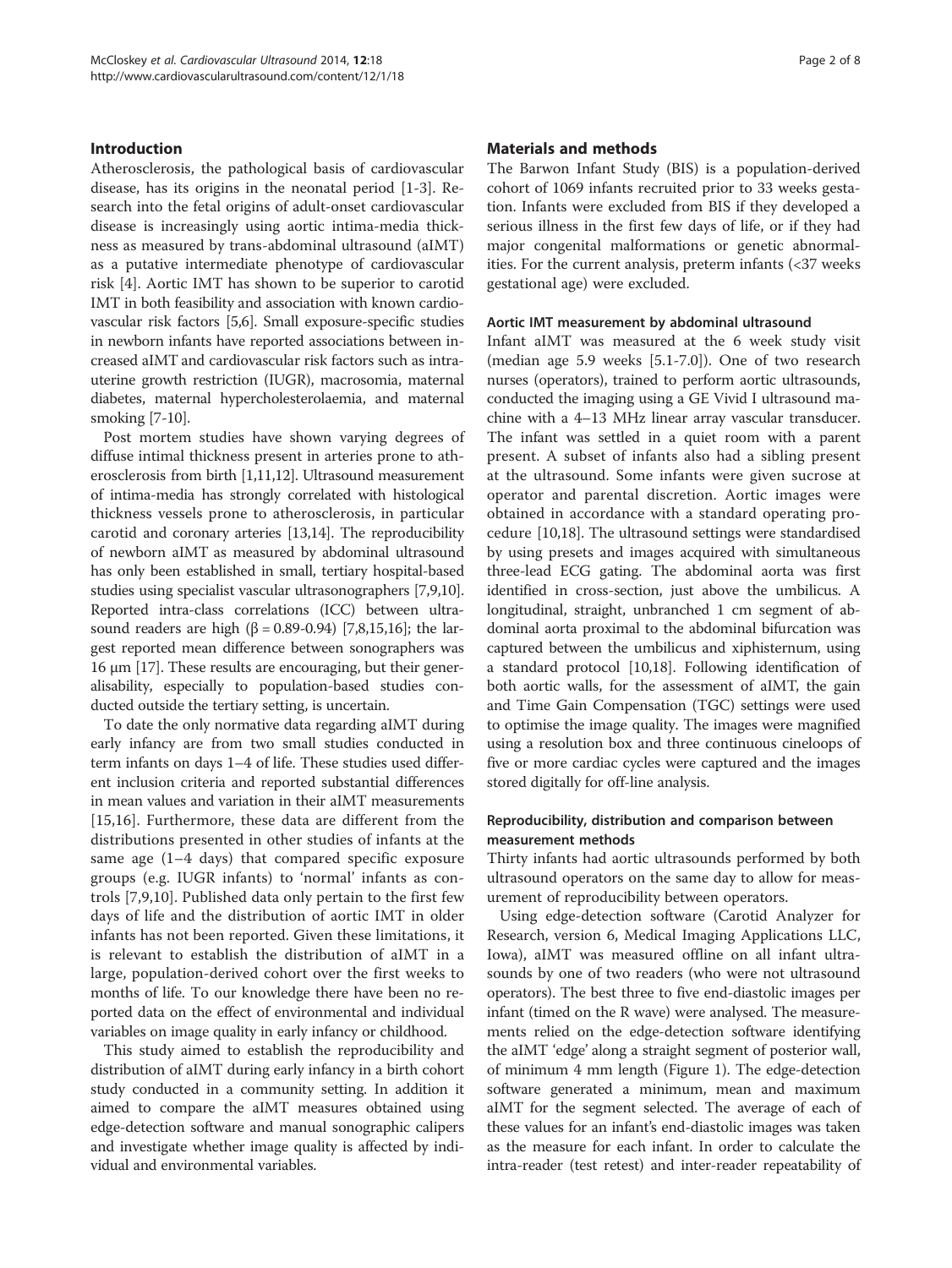<span id="page-3-0"></span>

measurements conducted using the edge-detection software, one reader repeated measures in a randomly selected 20 subjects and both readers conducted measures among a separate randomly selected sample of 20 subjects.

In a subset of 290 infants, aIMT was additionally measured using both edge-detection software (as above) and manual sonographic calipers from GE Echopac software. The sonographic caliper measurements were replicated among all 290 infants by two separate readers. Each reader completed 10–20 measures along the aortic wall from consecutive R waves and from at least two cineloops per child to generate an overall mean aIMT. A difference in aIMT of >50 μm on the first measures between readers prompted the aIMT to be re-measured by both readers. If the difference remained >50 μm on repeat measurement, the repeat measurements were taken as final. The average of both readers' aIMT was taken as the final mean aIMT measurement for each infant. Maximum and minimum aIMT were unable to be measured using this method.

#### Individual and environmental variables

The operators recorded the following individual variables; gestation, post-gestational age, age at scan, infant weight, length and head circumference. In addition, environmental variables such as whether the infant was asleep, crying, presence of a sibling, use of sucrose, and timing with other aspects of the overall study protocol were also recorded.

The quality of the aortic cineloops was assessed offline by two readers. Readers were blinded to birth data, individual and environmental variables. Each ultrasound was classified as 'good' (both anterior and posterior wall clearly

visible throughout the cardiac cycle), 'adequate' (posterior wall clearly visible throughout the cardiac cycle) or 'poor' (posterior wall intermittently visible, but clearly visible at the time of the R wave). The subsequent reproducibility analyses included all cineloops regardless of this quality classification.

#### Statistical methods

The reproducibility (inter-observer variability) of obtaining aIMT measurements between both operators and readers, as well as the intra-reader (test-retest) variability was assessed using ICC and Bland-Altman plots. Associations between the image quality classification and individual and environmental variables were assessed using chi-square test and one-way ANOVA. Statistical analysis was performed using Stata 12.1 (Stata Corp, College Station, TX).

The Barwon Health Human Research Ethics committee approved the study.

#### Results

Of the 1069 eligible infants in BIS, 978 (91%) completed their six week visit, during which 844 (86%) had aIMT measured successfully. Excluding preterm infants, aIMT data were available from 814 infants. Five hundred and seventy three of the 814 aIMT images (70%) were assessed as either 'good' or 'adequate' quality. Gender was evenly represented (53% male), and the average birth weight was 3.5 kg, approximately the  $50<sup>th</sup>$  centile in the population [[20](#page-8-0)]. In addition, 290 (35%) infants had aIMT measured using sonographic calipers; these infants were similar to the main study cohort (Table [1](#page-4-0)).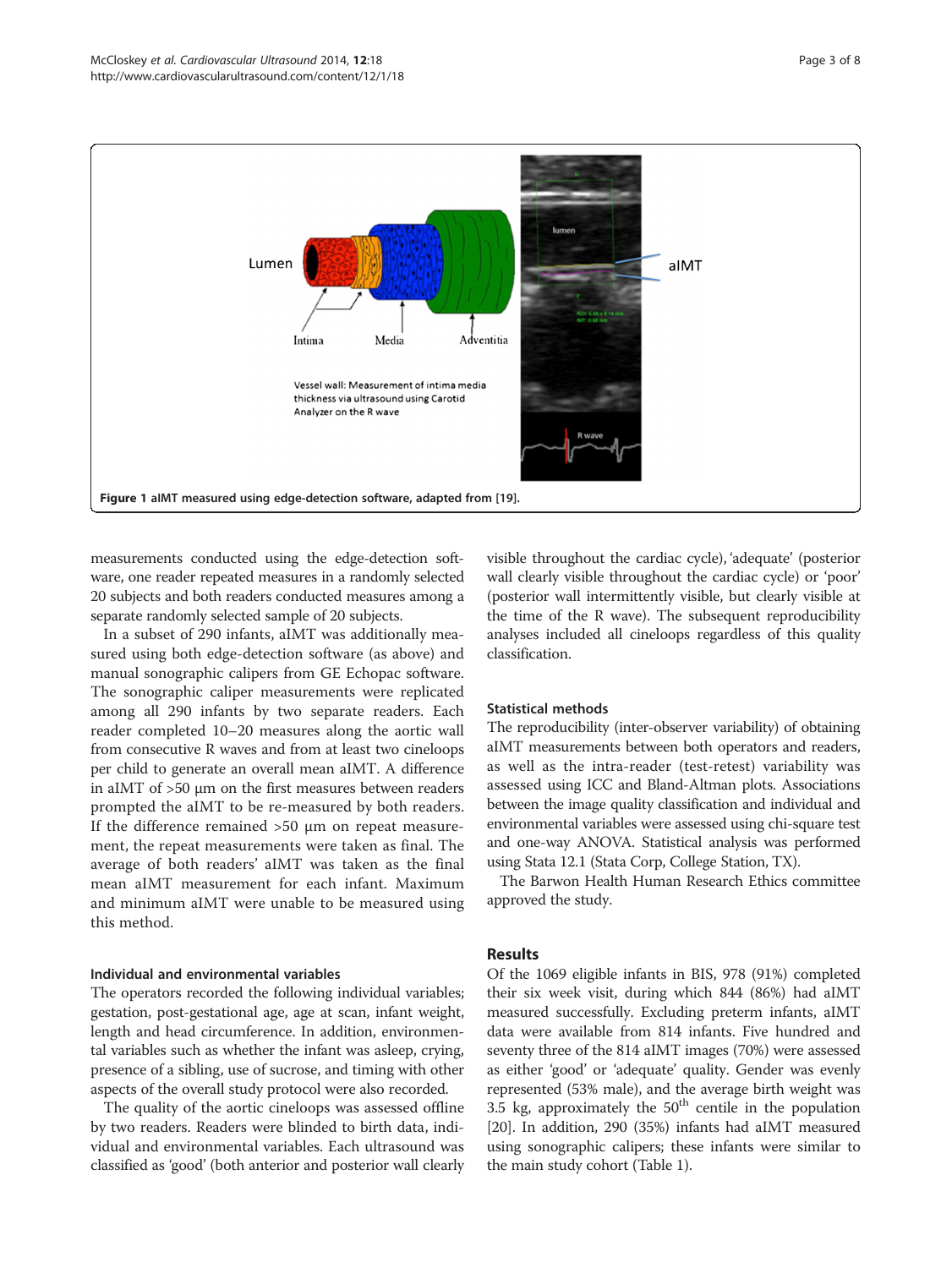<span id="page-4-0"></span>Table 1 Comparison of the total cohort of the study and the sub-cohort who had additional measurements of aIMT performed using manual sonographic calipers

| processes and graduated service proposer and process |                      |                    |  |
|------------------------------------------------------|----------------------|--------------------|--|
| <b>Variables</b>                                     | <b>Total Cohort</b>  | Sub-cohort*        |  |
|                                                      | $(n = 814)$          | $(n = 290)$        |  |
| Sex (male)                                           | 433 (53%)            | 150 (51%)          |  |
| Gestation at birth (weeks)                           | Mean 39.4 (1.2)      | Mean 39.2 (1.2)    |  |
| Age at time of scan (weeks)                          | Median 5.9 [5.1-7.0] | Mean 5.6 [4.9-6.1] |  |
| Birth weight (kg)                                    | Mean 3.6 (0.5)       | Mean 3.6 (0.5)     |  |
|                                                      |                      |                    |  |

\*Subcohort had aIMT measured using both edge-detection and caliper methods.

#### Reproducibility of measurements between operators and readers

In the 30 infants who had ultrasounds performed by both operators, the between-operator ICC for the aIMT (measured by a single reader) using edge-detection measurement was 0.84 (95% CI 0.67, 0.92 mean difference 10 μm 95% limits of agreement (LOA) -39, 59), and manual caliper measurement 0.87 (95% CI 0.73, 0.94 mean difference 0.8 μm 95% LOA −50.2, 51.8) (Figure 2).

Aortic IMT was measured offline by one of two readers using edge-detection software. The intra-reader (test retest) ICC (n = 20) was 0.90 (95% CI 0.76,0.96, mean difference 1.5 μm 95% LOA −45.0, 49). Twenty infants also had aIMT measured by both readers. The inter-reader ICC for edge-detection was 0.92 (95% CI 0.82, 0.97, mean difference 2 μm 95% LOA −45.0, 49.0). In addition, aIMT was measured in a subcohort of 290 infants by both readers using manual caliper measures. Of these 290 infants who



had their aIMT measured by manual caliper measurement, 42 (14%) had a discrepancy of >50 μm between readers and required repeat measurement. Using the repeat measures as final, the inter-reader ICC for caliper measures was 0.84 (95% CI 0.80-0.87, mean difference 5 μm 95% LOA −51.8, 61.8) (Table [2](#page-5-0)).

Bland Altman analysis of both edge detection versus caliper methods, as well as inter-operator results and inter-reader results using each method, showed no variation between the mean difference and 95% limits of agreement across the spectrum of results (Figure [3\)](#page-5-0).

#### Distribution of aIMT using edge-detection and sonographic caliper techniques

Aortic IMT measurements by edge-detection and manual sonographic calipers each visually approximately followed a normal distribution (Figure [4](#page-6-0)). The aIMT values obtained using edge-detection were higher (edge-detection mean 618 μm (50), *caliper* mean 563 μm, (51)  $p < 0.001$ , mean difference [4](#page-6-0)5 μm, 95% LOA −54, 142) (Figure 4).

Aortic IMT measured by edge-detection increased with age at scan (estimated change per week of age 4.82 μm, p < 0.001). Manual sonographic caliper measurement showed a similar association with aIMT, however with borderline significance (change per week of age 4.09 μm,  $p = 0.074$ .

#### Effect of individual and environmental variables

Infant individual and environmental variables were collected on 500 infants. Infants who were crying were more likely to have poorer images than those who were not (38% versus  $23\%$ ,  $p = 0.001$ ). However there was no evidence of an association between other individual and environmental variables and the quality of the images: sleeping  $(p = 0.11)$ , presence of sibling ( $p = 0.35$ ), gender ( $p = 0.45$ ), gestational age at birth  $(p = 0.84)$ , corrected gestational age at scan  $(p = 0.24)$ , post-natal age at scan  $(p = 0.140)$ , birth weight  $(p = 0.96)$ , timing of the scan in relation to lung function testing ( $p = 0.34$ ), and sucrose use ( $p = 0.22$ ).

#### **Discussion**

We have demonstrated that aIMT is reproducible in a large community-based study. There was found high intra and inter-operator ICC between (a) the results obtained using paired ultrasound cineloops obtained by two operators and (b) off-line edge-detection measurements obtained from two readers using the same cineloops, using either edge-detection software or manual caliper measurements. In term infants assessed at 6 weeks, there were differences in aIMT values obtained using different measurement methods; mean aIMT was greater using edge-detection compared to manual sonographic calipers. Furthermore, there was no need for repeat measurements using edge-detection software. With the exception of infant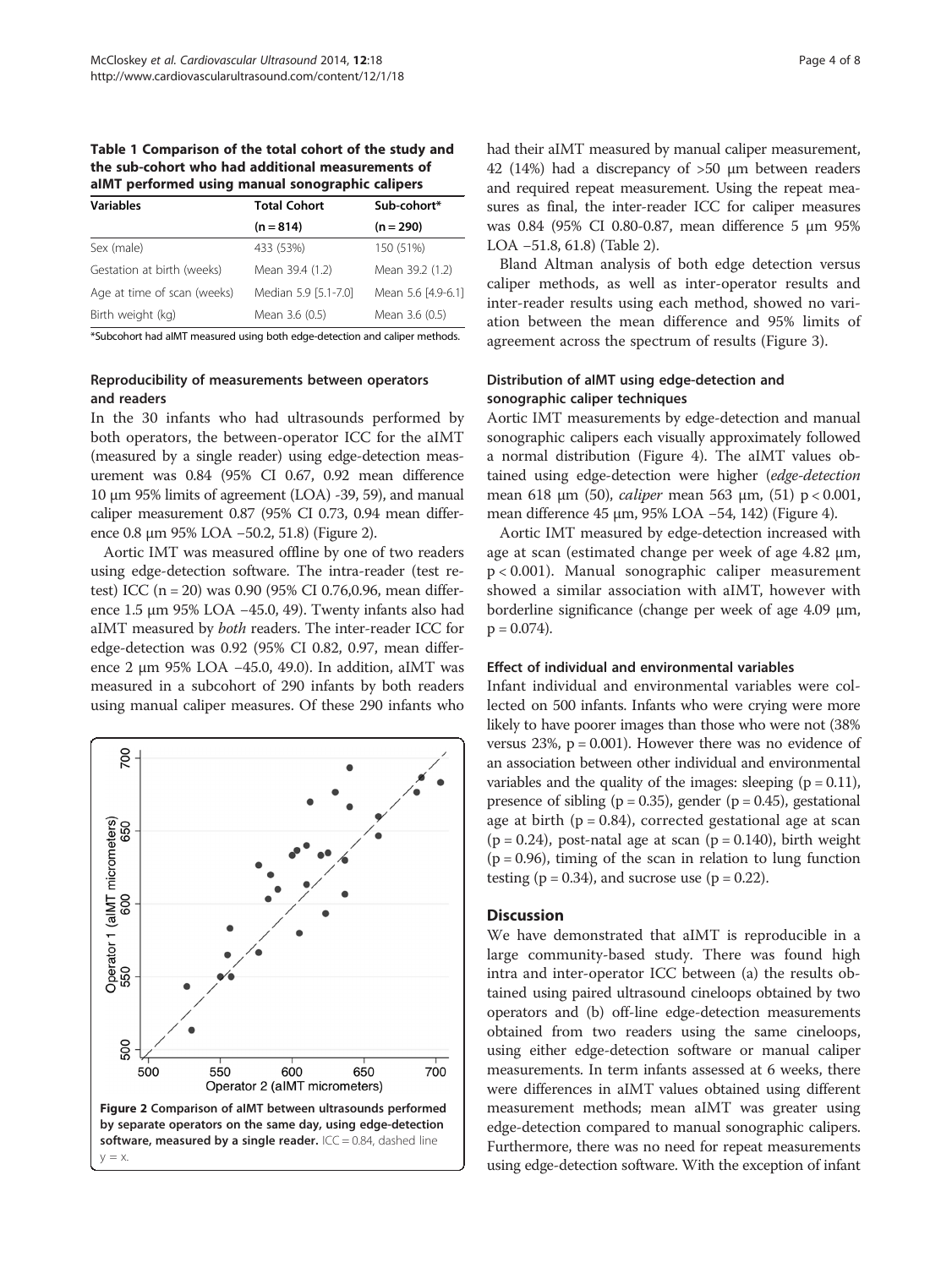|          |                                                                                              | <b>Measurement method</b> |                                        |  |
|----------|----------------------------------------------------------------------------------------------|---------------------------|----------------------------------------|--|
|          | <b>Edge detection</b>                                                                        |                           | Manual caliper                         |  |
|          | Inter-operator reliability - same reader using cineloops from different ultrasound operators |                           |                                        |  |
| $n = 30$ | ICC 0.84 (95% CI 0.67, 0.92)                                                                 | $n = 30$                  | ICC 0.87 (95% CI 0.73, 0.94)           |  |
|          | mean diff 10 um (95% LOA -39, 59)                                                            |                           | mean diff 0.8 um (95% LOA -50.2, 51.8) |  |
|          | Inter-reader reliability - two readers using same ultrasound images                          |                           |                                        |  |
| $n = 20$ | ICC 0.92 (95% CI 0.82, 0.97)                                                                 | $n = 290$                 | ICC 0.84 (95% CI 0.80, 0.87)           |  |
|          | mean diff 2 µm (95% LOA -45.0, 49.0)                                                         |                           | mean diff 5 µm (95% LOA -51.8, 61.8)   |  |
|          | Intra-reader reliability - same ultrasound images read twice by the same reader              |                           |                                        |  |
| $n = 20$ | ICC 0.90 (95% CI 0.76, 0.96)                                                                 |                           | N/A (all read by both readers)         |  |
|          | mean diff 1.5 µm (95% LOA -45.5, 48.5)                                                       |                           |                                        |  |



#### <span id="page-5-0"></span>Table 2 Comparison of the intra-class correlation and mean difference for measurements obtained by edge-detection software and manual caliper measurement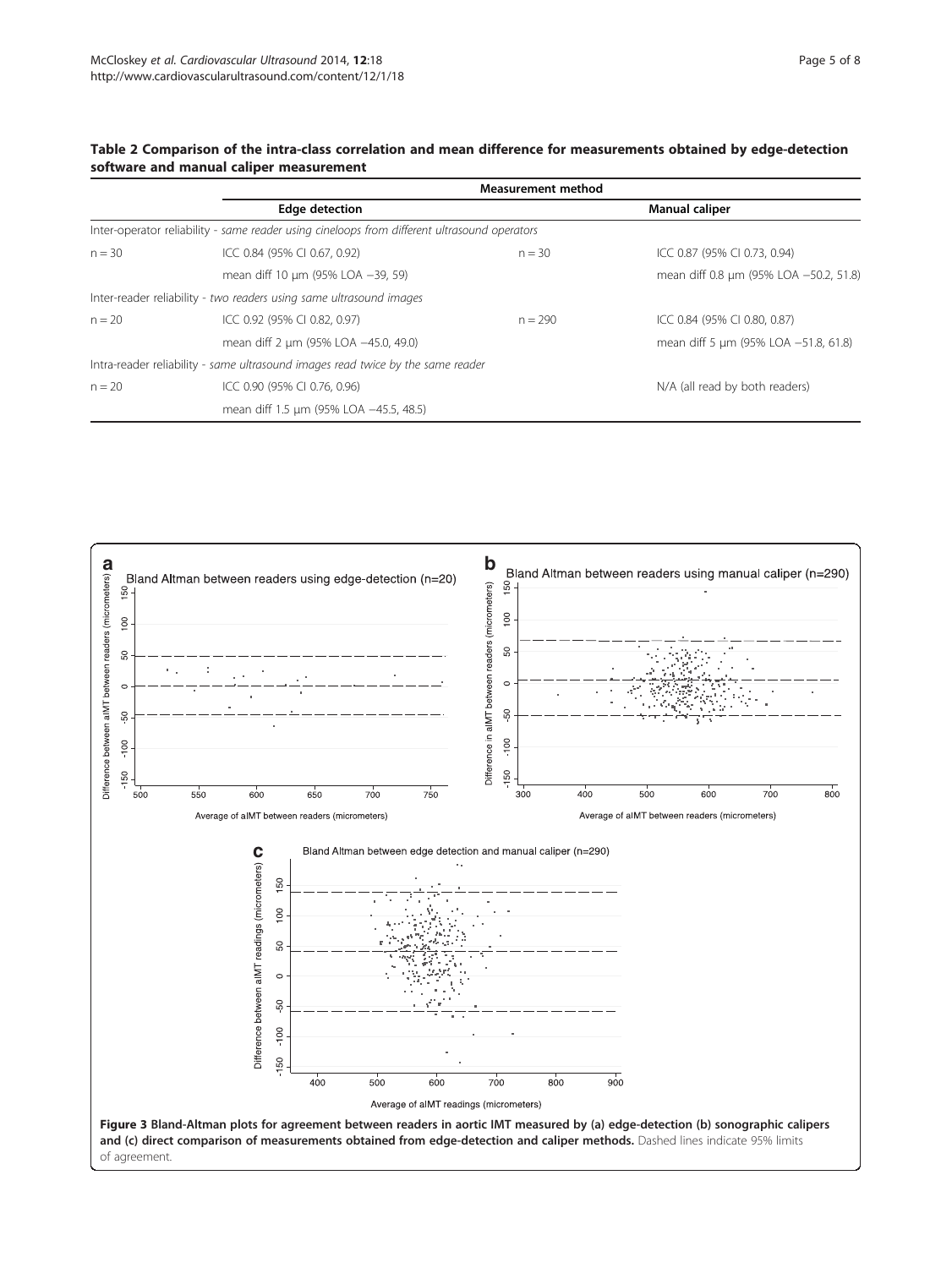<span id="page-6-0"></span>

crying, individual and environmental factors did not impact on the quality of images obtained. There was a trend of association between increasing age at scan and higher aIMT measurement.

Previous studies have demonstrated that aIMT is a reproducible measure when conducted by specialist sonographers in a tertiary setting. We have extended these findings by demonstrating that a high reproducibility can be obtained by general research staff following a period of training in the technique. The ICC between research operators performing repeated ultrasounds and readers measuring the same image are consistent with the ICC reported by other groups [\[7,9,10,16](#page-8-0)]. Indeed the reproducibility of aIMT measures observed is similar to that reported for adult carotid IMT, an integral part of cardiovascular risk assessment [[4\]](#page-7-0). These findings have important feasibility implications for future populationbased research investigating the early life origins of cardiovascular disease.

Our study was able to assess reproducibility but not the dimension of predictive validity –that is we are unable to compare our results to "true" histological measurements of the newborn aorta. We must use intra-observer (test-retest) and inter-observer variability as a proxy for accuracy. A recent study looking at porcine histology as well as aIMT in young children suggested that the use of very-high frequency ultrasound (25–30 Hz) in infants and young children produced more accurate results than high frequency ultrasound may produce more accurate results than high frequency ultrasound, as used in this study [[21](#page-8-0)]. Introducing another method of assessment with undoubtedly make comparisons between study results even more difficult.

This study provides the first normal data for healthy infant aIMT data for 6 weeks of age. Values described as 'normal' for newborns in the first days of life have been obtained from small studies  $(n < 100)$  that have used selected sampling frames and varying definitions of 'normal' that are unlikely to be fully representative of the population. For example, a study by Hondappanavar et al. measured

aIMT in 100 term infants, but excluded all those below the  $50<sup>th</sup>$  centile for birth weight [\[16](#page-8-0)]. Another study by Koklu et al. investigated preterm and term infants of greater than 24 weeks gestational age, including 60 term infants [\[15](#page-8-0)]. This study excluded any infants with putative risk factors for increased aIMT (congenital abnormality, IUGR, macrosomia, maternal smoking, abnormal lipid profiles, maternal dyslipidaemia, hypertension or maternal history of cardiovascular disease) [[15](#page-8-0)]. In contrast, our study was more inclusive; only preterm infants and those with congenital abnormalities or significant neonatal illness were excluded.

In addition to sampling considerations, reported newborn values of mean aIMT are highly variable. Variability may arise due to differences in ultrasound equipment, transducer frequency, and, as our study demonstrates, measurement methods. Using manual sonographic calipers, the following studies reported substantial variation. Whilst Koklu et al.  $(n = 60)$  reported a mean of 385  $\mu$ m with SD 19 at term [\[15\]](#page-8-0), Hondappanavar et al.  $(n = 100)$ found a mean 510 μm (41) [\[16\]](#page-8-0). Other data are available from healthy control groups in exposure-specific studies that again used sonographic calipers for measurement. For example Koklu et al. reported, in two separate exposurespecific studies, control values of 400  $\mu$ m (30) (n = 40) [[9](#page-8-0)] and 390  $\mu$ m (30) (n = 30) [[7\]](#page-8-0). In contrast Skilton et al. (n = 25) [[10\]](#page-8-0) used edge-detection software and reported control values of 534  $\mu$ m (58) [[10\]](#page-8-0). Surprisingly, the highest control aIMT measures are from Zanardo's in utero study ( $n = 21$ ) of infants at 32 weeks gestation which reported mean 1050 μm (190) [\[22\]](#page-8-0). Zanardo et al. used caliper measurement, but a lower frequency transducer to other studies (3.5-5 Hz versus 8-13 MHz/3-12 MHz). Clearly there are also other significant differences with antenatal imaging such as the depth of imaging, angle of insonation and attenuation that will alter the resolution of images. Our data demonstrate important limitations when comparing results between studies that are not obtained using identical methods. Furthermore, similar to adult studies [\[23\]](#page-8-0), we show that edge-detection software is at least equivalent to manual caliper measurement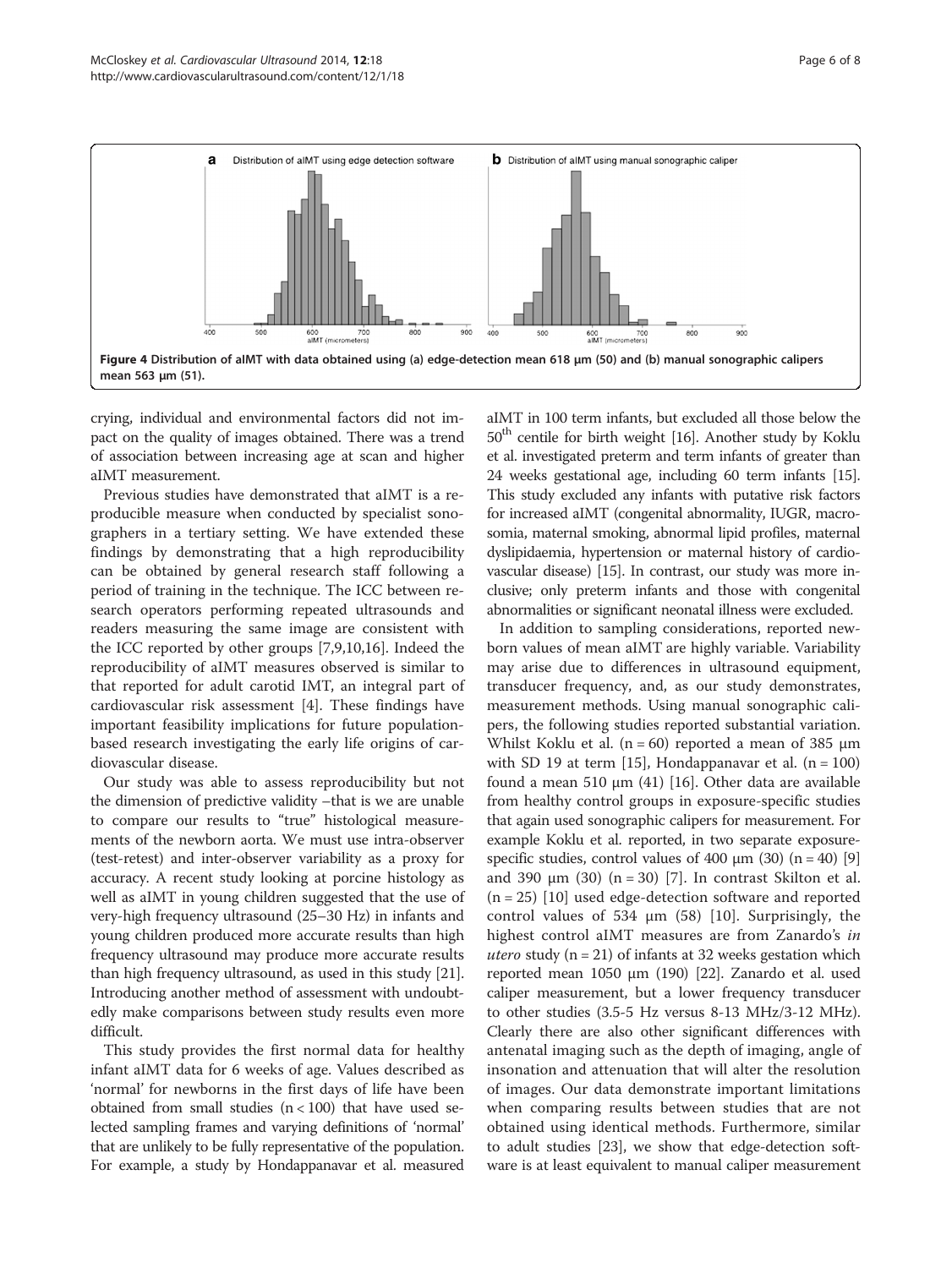<span id="page-7-0"></span>in reproducibility (higher ICC) and superior in ease of measurement. Ideally, all future studies would adopt the same ultrasound and measurement protocol to allow accurate comparisons between study results.

In contrast to previous studies that examined infants aged 0–4 days, our study participants varied in age around a median of 5.9 weeks [5.1-7.0]. Aortic IMT has previously been reported to increase with both gestation [\[15\]](#page-8-0) and age [[24](#page-8-0)]. Concordantly, we found a positive association between aIMT measured by edge-detection software and age at time of scan. Thus the potential influence of gestation and age should be considered when investigating the determinants of aIMT during early life and analyses should be adjusted accordingly.

With the exception of infant crying, we found no evidence that individual and environmental variables, including timing of ultrasound scans during study visits, affected image quality. The effect of environmental variables on image quality is particularly relevant beyond the first days of life, as infants become progressively increasingly more physically active, potentially affecting the quality of the ultrasound images. Our measures of aIMT occurred in the context of multiple other research procedures, such as anthropometric and lung function measurements, and this is likely to the case for many studies of a similar nature to BIS. These results reinforce the feasibility of newborn aIMT measurement in a community-based study where other measures are being taken during a single visit.

#### Conclusion

Aortic IMT is a highly reproducible measure that is suitable for use in population-based studies of cardiovascular health and development. In 6 week old infants, aIMT approximates a normal distribution. Results differ depending on the measurement technique (edge-detection vs manual sonographic calipers), so it is imperative that a uniform technique is employed throughout. Edge-detection software has superior reproducibility to manual sonographic caliper measurements. With the exception of infant crying, there is no evidence that image quality is affected by infant behavioural and environmental variables.

#### Abbreviations

IMT: Intima-media thickness; aIMT: Aortic intima-media thickness; cIMT: Carotid intima-media thickness; ICC: Intra-class correlation; 95% LOA: 95% limits of agreement; 95% CI: 95% confidence interval.

#### Competing interests

The authors declare that they have no competing interests.

#### Authors' contributions

KM was one of the ultrasound and first author. A-L P was involved in study design and drafting. JC was involved in statistical support and drafting. KJ was involved in statistical support and drafting. MC was involved in study design and drafting. MS was involved in the study protocol, design and drafting. JK was one of the readers and involved teaching ultrasound technique. PV was involved in the overall BIS design, study development,

funding and drafting. DB was involved in study design, funding and drafting. All authors read and approved the final manuscript.

#### Acknowledgments

We would like to acknowledge and thank the BIS research staff and participants.

#### Barwon Infant Study investigator group

Peter Vuillermin: Barwon Health, Geelong, Australia; The Murdoch Childrens Research Institute, Parkville, Austrlalia; Deakin University, Geelong, Australia; The University of Melbourne, Parkville, Australia.

Anne-Louise Ponsonby: The Murdoch Childrens Research Institute, Parkville, Austrlalia; The University of Melbourne, Parkville, Australia.

John Carlin: The Murdoch Childrens Research Institute, Parkville, Austrlalia; The University of Melbourne, Parkville, Australia.

Katie Allen: The Murdoch Childrens Research Institute, Parkville, Austrlalia; The University of Melbourne, Parkville, Australia; The Royal Children's Hospital, Parkville, Australia.

Mimi Tang: The Murdoch Childrens Research Institute, Parkville, Austrlalia; The University of Melbourne, Parkville, Australia; The Royal Children's Hospital, Parkville, Australia.

Richard Saffery: The Murdoch Childrens Research Institute, Parkville, Austrlalia; The University of Melbourne, Parkville, Australia.

Sarath Ranganathan: The Murdoch Childrens Research Institute, Parkville, Austrlalia; The University of Melbourne, Parkville, Australia; The Royal Children's Hospital, Parkville, Australia.

David Burgner: The Murdoch Childrens Research Institute, Parkville, Austrlalia; The University of Melbourne, Parkville, Australia. Terry Dwyer

Kim Jachno: The Murdoch Childrens Research Institute, Parkville, Austrlalia. Peter Sly

#### Funding source

The Barwon Infant Study is supported by a National Health and Medical Research Council (NHMRC) Project Grant and the Victorian Government's Operational Infrastructure Support Program.

KM is supported by Sidney Myer PhD scholarship.

ALP and DPB are supported by a NHMRC Senior Research Fellowship and Honorary National Heart Foundation Future Leader Fellowship. The Heart Research Group at the MCRI is supported by Big W and RCH 1000, RCH Foundation.

#### Author details

<sup>1</sup>Murdoch Childrens Research Institute, Royal Children's Hospital, Parkville Australia. <sup>2</sup>Child Health Research Unit, Barwon Health, Geelong, Australia.<br><sup>3</sup>University of Melbourne, Parkville, Australia. <sup>4</sup>Deakin University, Burwooc University of Melbourne, Parkville, Australia. <sup>4</sup>Deakin University, Burwood Australia.<sup>5</sup> Boden Institute of Obesity, Nutrition, Exercise and Eating Disorders University of Sydney, Sydney, Australia.

#### Received: 13 April 2014 Accepted: 9 May 2014 Published: 3 June 2014

#### References

- 1. Stary HC: Lipid and macrophage accumulations in arteries of children and the development of atherosclerosis. Am J Clin Nutr 2000, 72(5 Suppl):1297S–1306S.
- 2. McGill HC Jr, McMahan CA, Herderick EE, Tracy RE, Malcom GT, Zieske AW, Strong JP: Effects of coronary heart disease risk factors on atherosclerosis of selected regions of the aorta and right coronary artery. PDAY research group. Pathobiological determinants of atherosclerosis in youth. Arterioscler Thromb Vasc Biol 2000, 20(3):836–845.
- 3. Napoli C, D'Armiento FP, Mancini FP, Postiglione A, Witztum JL, Palumbo G, Palinski W: Fatty streak formation occurs in human fetal aortas and is greatly enhanced by maternal hypercholesterolemia. Intimal accumulation of low density lipoprotein and its oxidation precede monocyte recruitment into early atherosclerotic lesions. J Clin Invest 1997, 100(11):2680–2690.
- 4. Urbina EM, Williams RV, Alpert BS, Collins RT, Daniels SR, Hayman L, Jacobson M, Mahoney L, Mietus-Snyder M, Rocchini A, Steinberger J, McCrindle B: Noninvasive assessment of subclinical atherosclerosis in children and adolescents: recommendations for standard assessment for